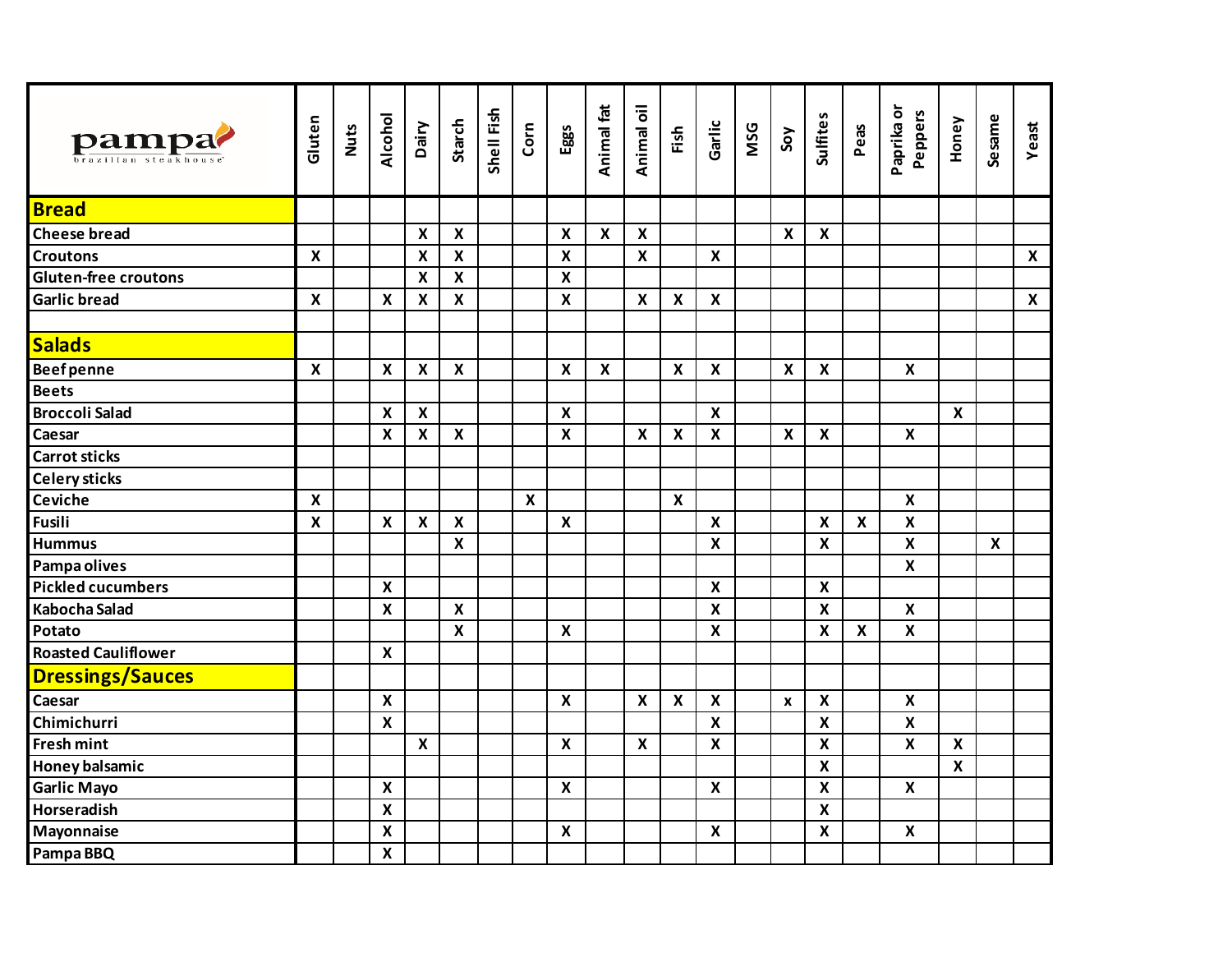| Pampa gravy                         | $\pmb{\mathsf{X}}$        |                           | $\boldsymbol{\mathsf{x}}$ |                           |  |                           | $\pmb{\chi}$              | $\boldsymbol{\mathsf{x}}$ | $\boldsymbol{\mathsf{x}}$ | $\boldsymbol{\mathsf{x}}$ |                           | $\boldsymbol{\mathsf{x}}$ |                           |                  |
|-------------------------------------|---------------------------|---------------------------|---------------------------|---------------------------|--|---------------------------|---------------------------|---------------------------|---------------------------|---------------------------|---------------------------|---------------------------|---------------------------|------------------|
| Pampa ketchup                       |                           | $\boldsymbol{\mathsf{X}}$ |                           | $\boldsymbol{\mathsf{X}}$ |  |                           |                           |                           | $\boldsymbol{\mathsf{X}}$ | $\boldsymbol{\mathsf{X}}$ |                           | $\boldsymbol{\mathsf{x}}$ |                           |                  |
| Hot papaya                          |                           | $\boldsymbol{\mathsf{X}}$ |                           |                           |  |                           |                           |                           |                           |                           | $\boldsymbol{\mathsf{x}}$ | $\boldsymbol{\mathsf{x}}$ | $\boldsymbol{\mathsf{x}}$ |                  |
| <b>Passion fruit</b>                |                           |                           |                           |                           |  |                           |                           |                           | $\boldsymbol{\mathsf{x}}$ |                           | $\boldsymbol{\mathsf{x}}$ |                           | $\boldsymbol{\mathsf{x}}$ |                  |
| Vinaigrette                         |                           | $\boldsymbol{\mathsf{x}}$ |                           |                           |  |                           |                           |                           |                           |                           | $\boldsymbol{\mathsf{x}}$ | $\boldsymbol{\mathsf{x}}$ |                           |                  |
| <b>Hot Dishes</b>                   |                           |                           |                           |                           |  |                           |                           |                           |                           |                           |                           |                           |                           |                  |
| <b>Beefstrogonoff</b>               |                           | $\boldsymbol{\mathsf{X}}$ | $\boldsymbol{\mathsf{X}}$ | $\boldsymbol{\mathsf{X}}$ |  |                           | $\boldsymbol{\mathsf{X}}$ | $\boldsymbol{\mathsf{X}}$ | $\boldsymbol{\mathsf{X}}$ |                           | $\boldsymbol{\mathsf{X}}$ | $\boldsymbol{\mathsf{X}}$ |                           |                  |
| <b>Broccoli soup</b>                |                           |                           | $\boldsymbol{\mathsf{X}}$ | $\boldsymbol{\mathsf{X}}$ |  |                           |                           |                           | $\boldsymbol{\mathsf{x}}$ |                           |                           |                           |                           |                  |
| Feijoada                            |                           | $\boldsymbol{\mathsf{X}}$ | $\boldsymbol{\mathsf{X}}$ |                           |  |                           | $\pmb{\chi}$              | X                         | $\boldsymbol{\mathsf{X}}$ |                           | $\boldsymbol{\mathsf{X}}$ | $\boldsymbol{\mathsf{X}}$ |                           |                  |
| <b>Mashed potato</b>                |                           |                           | $\boldsymbol{\mathsf{x}}$ | $\boldsymbol{\mathsf{x}}$ |  | $\boldsymbol{\mathsf{x}}$ | $\pmb{\mathsf{X}}$        | $\boldsymbol{\mathsf{x}}$ | $\overline{\mathbf{x}}$   |                           |                           |                           |                           |                  |
| Red pepper sauce beef penne pasta   | $\boldsymbol{\mathsf{X}}$ | $\boldsymbol{\mathsf{x}}$ | $\boldsymbol{\mathsf{x}}$ | $\boldsymbol{\mathsf{x}}$ |  | $\pmb{\mathsf{X}}$        | $\pmb{\mathsf{X}}$        | $\boldsymbol{\mathsf{x}}$ | $\boldsymbol{\mathsf{x}}$ |                           | $\boldsymbol{\mathsf{x}}$ | $\boldsymbol{\mathsf{x}}$ |                           |                  |
| Creamy cheese sauce penne pasta     | $\mathbf x$               |                           | $\boldsymbol{\mathsf{x}}$ | $\boldsymbol{\mathsf{x}}$ |  | $\boldsymbol{\mathsf{x}}$ |                           |                           | $\boldsymbol{\mathsf{x}}$ |                           |                           | $\pmb{\times}$            |                           |                  |
| Sautèed broccoli and carrots        |                           |                           | $\boldsymbol{\mathsf{x}}$ |                           |  |                           |                           | $\pmb{\mathsf{X}}$        | $\boldsymbol{\mathsf{x}}$ |                           |                           |                           |                           |                  |
| <b>Roasted Vegetables</b>           |                           |                           |                           |                           |  |                           |                           |                           |                           |                           |                           |                           |                           |                  |
| Carreteiro de Picanha               |                           | $\boldsymbol{\mathsf{X}}$ |                           |                           |  |                           | $\overline{\mathbf{X}}$   |                           | $\boldsymbol{\mathsf{x}}$ |                           | $\boldsymbol{x}$          | $\boldsymbol{x}$          |                           |                  |
| <b>Garlic rice</b>                  |                           |                           |                           | $\boldsymbol{\mathsf{x}}$ |  |                           |                           |                           | $\overline{\mathbf{x}}$   |                           |                           |                           |                           |                  |
| <b>Meat Protein</b>                 |                           |                           |                           |                           |  |                           |                           |                           |                           |                           |                           |                           |                           |                  |
| Bacon-wrapped beeffilet mignon      |                           |                           |                           |                           |  |                           | $\pmb{\mathsf{X}}$        |                           |                           |                           | $\boldsymbol{\mathsf{x}}$ | $\boldsymbol{\mathsf{X}}$ |                           |                  |
| Bacon-wrapped chicken thighs        |                           |                           |                           |                           |  |                           | $\mathbf x$               |                           |                           |                           | $\boldsymbol{\mathsf{x}}$ |                           |                           |                  |
| <b>Chicken drumsticks</b>           |                           | $\boldsymbol{\mathsf{X}}$ |                           |                           |  |                           | $\boldsymbol{\mathsf{x}}$ |                           | $\boldsymbol{\mathsf{x}}$ |                           | $\boldsymbol{\mathsf{x}}$ | $\boldsymbol{x}$          |                           | X                |
| <b>Chorizo Sausage (See Server)</b> |                           |                           |                           |                           |  |                           | $\boldsymbol{\mathsf{x}}$ | $\boldsymbol{\mathsf{X}}$ | $\boldsymbol{\mathsf{x}}$ |                           | $\boldsymbol{x}$          | $\boldsymbol{\mathsf{x}}$ |                           | $\boldsymbol{x}$ |
| Beef garlic steak                   |                           |                           |                           |                           |  |                           | $\overline{\mathbf{x}}$   |                           | $\overline{\mathbf{x}}$   |                           |                           | $\overline{\mathbf{x}}$   |                           |                  |
| Leg of lamb                         |                           | $\boldsymbol{\mathsf{x}}$ |                           |                           |  |                           | $\boldsymbol{\mathsf{X}}$ |                           | $\boldsymbol{\mathsf{x}}$ |                           | $\boldsymbol{\mathsf{X}}$ | $\boldsymbol{\mathsf{X}}$ |                           |                  |
| <b>Maple ham</b>                    |                           |                           |                           |                           |  |                           |                           |                           |                           |                           |                           | $\pmb{\mathsf{X}}$        |                           |                  |
| Pampa sausage                       |                           |                           |                           |                           |  |                           | $\pmb{\mathsf{X}}$        | $\pmb{\mathsf{x}}$        | $\boldsymbol{\mathsf{X}}$ |                           | $\pmb{\mathsf{x}}$        | $\boldsymbol{\mathsf{x}}$ |                           |                  |
| Parmesan pork                       |                           |                           | $\boldsymbol{\mathsf{X}}$ |                           |  |                           | $\boldsymbol{\mathsf{x}}$ |                           | $\boldsymbol{\mathsf{X}}$ |                           | $\pmb{\mathsf{X}}$        | $\boldsymbol{\mathsf{X}}$ |                           |                  |
| Pork belly                          |                           | $\boldsymbol{\mathsf{X}}$ |                           |                           |  |                           | $\boldsymbol{\mathsf{x}}$ |                           | $\boldsymbol{\mathsf{x}}$ |                           | $\boldsymbol{\mathsf{x}}$ | $\boldsymbol{\mathsf{x}}$ |                           |                  |
| <b>Pork loin</b>                    |                           | $\boldsymbol{x}$          |                           |                           |  |                           | $\pmb{\mathsf{X}}$        | $\boldsymbol{\mathsf{x}}$ |                           |                           | $\boldsymbol{\mathsf{x}}$ | $\boldsymbol{\mathsf{x}}$ |                           |                  |
| <b>Beefribeye</b>                   |                           |                           |                           |                           |  |                           | $\pmb{\mathsf{X}}$        | $\boldsymbol{\mathsf{x}}$ |                           |                           | $\boldsymbol{\mathsf{x}}$ |                           |                           |                  |
| <b>Beefrumpsteak</b>                |                           |                           |                           |                           |  |                           | $\boldsymbol{\mathsf{x}}$ |                           |                           |                           | $\boldsymbol{\mathsf{X}}$ |                           |                           |                  |
| <b>Beeftop sirloin</b>              |                           |                           |                           |                           |  |                           | $\boldsymbol{\mathsf{x}}$ |                           |                           |                           | $\boldsymbol{\mathsf{X}}$ |                           |                           |                  |
| <b>Dessert</b>                      |                           |                           |                           |                           |  |                           |                           |                           |                           |                           |                           |                           |                           |                  |
| Roasted pineapple                   |                           |                           |                           |                           |  |                           |                           |                           |                           |                           | $\boldsymbol{\mathsf{X}}$ |                           |                           |                  |
| Doce de leite cheesecake            | $\boldsymbol{\mathsf{x}}$ |                           | X                         | $\boldsymbol{\mathsf{X}}$ |  | $\boldsymbol{\mathsf{x}}$ |                           |                           |                           |                           |                           |                           |                           |                  |
| Pudim                               |                           |                           | $\boldsymbol{\mathsf{x}}$ |                           |  | $\boldsymbol{\mathsf{x}}$ |                           |                           |                           |                           |                           |                           |                           |                  |